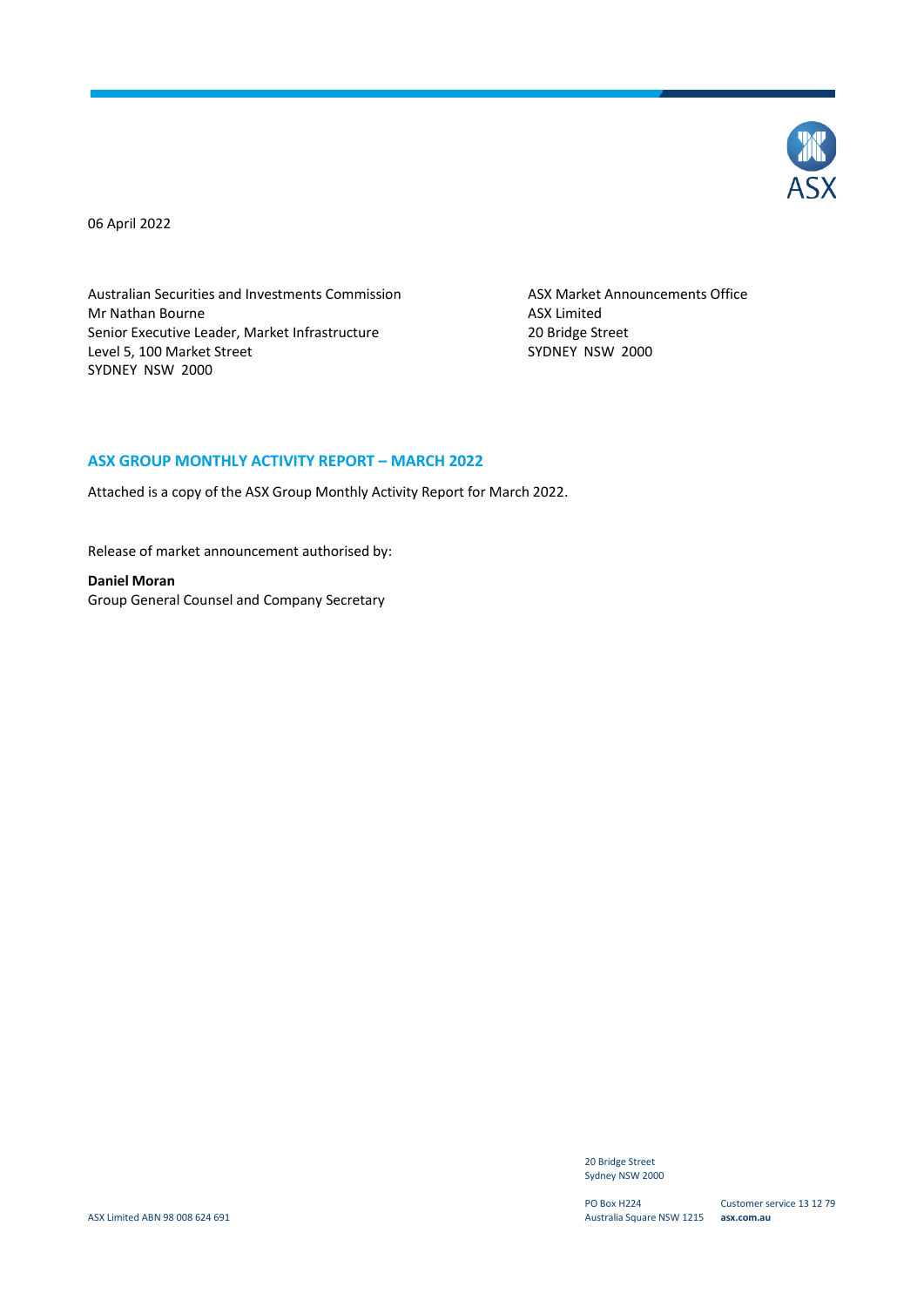

# Market Announcement

6 April 2022

# ASX Group Monthly Activity Report – March 2022

### **Listings and Capital Raisings**

• In March 2022, total capital raised was \$10.2 billion, up 38% on the previous corresponding period (pcp).

| <b>Listings and Capital Raisings</b>                       | <b>March</b> | <b>March</b> | <b>March</b>     | <b>March</b>     |
|------------------------------------------------------------|--------------|--------------|------------------|------------------|
|                                                            | 2022         | 2021         | 2022             | 2021             |
|                                                            | <b>Month</b> | <b>Month</b> | <b>Financial</b> | <b>Financial</b> |
|                                                            |              |              | <b>YTD</b>       | <b>YTD</b>       |
| New listed entities admitted                               | 8            | 14           | 180              | 120              |
| De-listings                                                | 13           | 12           | 104              | 118              |
| Total listed entities (at end of month)                    | 2,304        | 2,190        |                  |                  |
| Change on pcp                                              | 5%           |              |                  |                  |
|                                                            |              |              |                  |                  |
| Initial capital raised (\$million)                         | 1,115        | 1,409        | 46,716           | 19,427           |
| Change on pcp                                              | $-21%$       |              | 140%             |                  |
|                                                            |              |              |                  |                  |
| Secondary capital raised (\$million)                       | 4,730        | 5,734        | 48,288           | 39,688           |
| Other capital raised including scrip-for-scrip (\$million) | 4,395        | 289          | 121,526          | 9,721            |
| Total secondary capital raised (\$million)                 | 9,125        | 6,023        | 169,814          | 49,409           |
| Change on pcp                                              | 52%          |              | 244%             |                  |
|                                                            |              |              |                  |                  |
| Total capital raised including other (\$million)           | 10,240       | 7,432        | 216,530          | 68,836           |
| Change on pcp                                              | 38%          |              | 215%             |                  |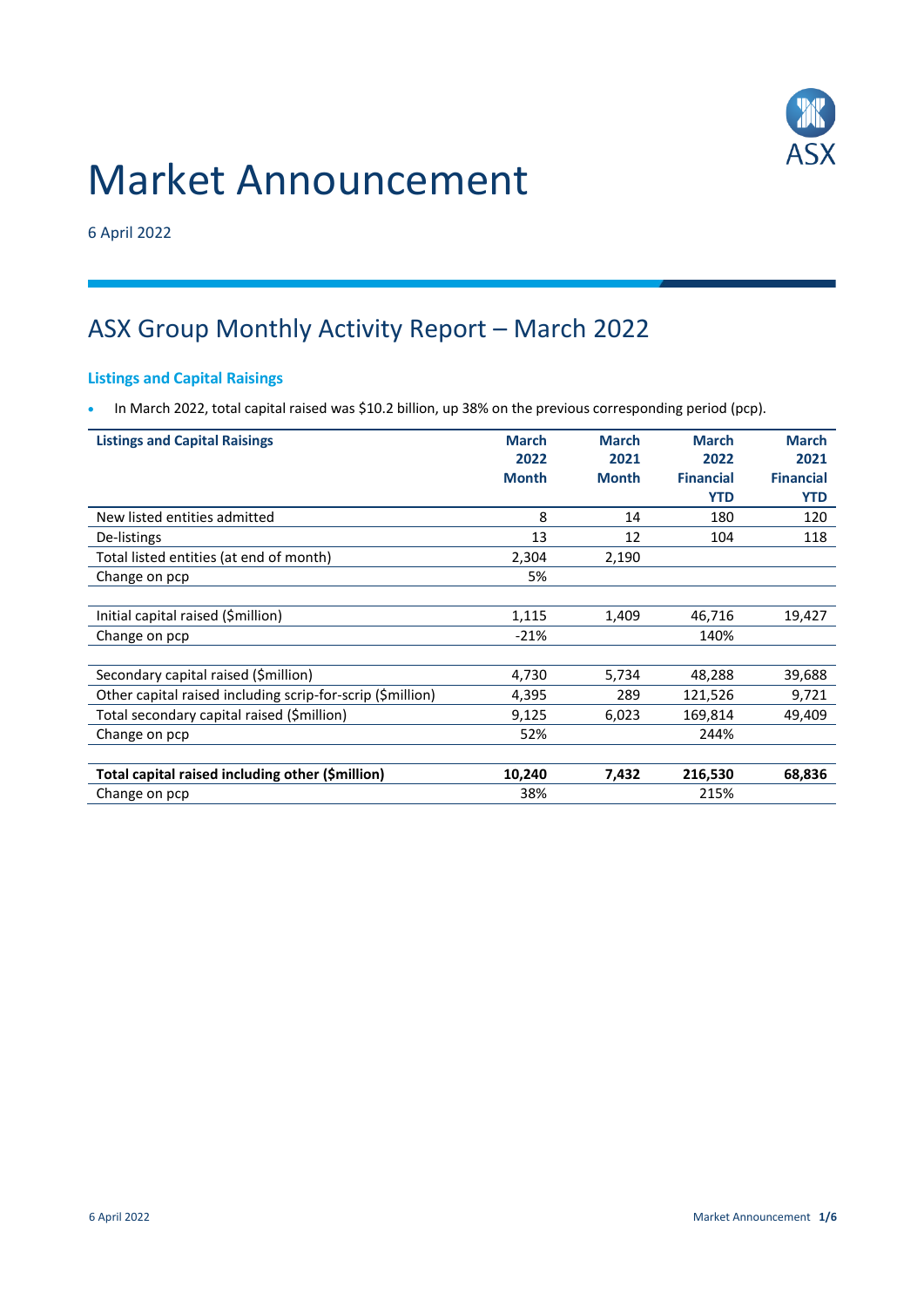

#### **Trading – Cash Markets (including equities, interest rate and warrant trades)**

- In March 2022, the average daily number of trades was up 21% on the pcp. The average daily value traded onmarket of \$7.4 billion was up 23% on the pcp.
- Volatility (as measured by the average daily movement in the All Ordinaries Index) was 0.7% in March, up 0.1% on pcp.
- Future volatility (as measured by the S&P/ASX 200 VIX) in March was an average of 16.3, compared to 14.3 in the pcp.

| <b>Cash Markets</b>                                            | <b>March</b> | <b>March</b> | <b>March</b>     | <b>March</b>     |
|----------------------------------------------------------------|--------------|--------------|------------------|------------------|
|                                                                | 2022         | 2021         | 2022             | 2021             |
|                                                                | <b>Month</b> | <b>Month</b> | <b>Financial</b> | <b>Financial</b> |
|                                                                |              |              | <b>YTD</b>       | <b>YTD</b>       |
| Total trading days                                             | 23           | 23           | 192              | 192              |
| (Cash market includes equity, warrant and interest rate market |              |              |                  |                  |
| transactions)                                                  |              |              |                  |                  |
| Cash market volume                                             |              |              |                  |                  |
| <b>Total trades</b>                                            | 45,344,902   | 37,451,143   | 336,622,762      | 291,656,942      |
| Change on pcp                                                  | 21%          |              | 15%              |                  |
| Average daily trades                                           | 1,971,517    | 1,628,311    | 1,753,244        | 1,519,047        |
| Change on pcp                                                  | 21%          |              | 15%              |                  |
|                                                                |              |              |                  |                  |
| Cash market value                                              |              |              |                  |                  |
| Open trading (\$billion)                                       | 106.105      | 89.121       | 826.472          | 776.701          |
| Auctions trading (\$billion)                                   | 50.297       | 38.109       | 353.130          | 271.287          |
| Centre Point (\$billion)                                       | 14.049       | 10.822       | 100.242          | 81.386           |
| <b>On-market value</b>                                         | 170.451      | 138.052      | 1,279.844        | 1,129.374        |
| Change on pcp                                                  | 23%          |              | 13%              |                  |
| Trade reporting* (\$billion)                                   | 30.910       | 21.158       | 218.970          | 163.475          |
|                                                                |              |              |                  |                  |
| Total cash market value (\$billion)                            | 201.361      | 159.210      | 1,498.814        | 1,292.849        |
| Change on pcp                                                  | 26%          |              | 16%              |                  |
| On-market average daily value (\$billion)                      | 7.411        | 6.002        | 6.666            | 5.882            |
| Change on pcp                                                  | 23%          |              | 13%              |                  |
|                                                                |              |              |                  |                  |
| Total average daily value (\$billion)                          | 8.755        | 6.922        | 7.806            | 6.734            |
| Change on pcp                                                  | 26%          |              | 16%              |                  |
|                                                                |              |              |                  |                  |
| Average value per trade (\$)                                   | 4,441        | 4,251        | 4,453            | 4,433            |
| Change on pcp                                                  | 4%           |              | 0%               |                  |
| All Ordinaries Index (average daily movement)                  | 0.7%         | 0.6%         |                  |                  |
| Change on pcp                                                  | 0.1%         |              |                  |                  |
|                                                                |              |              |                  |                  |
| S&P/ASX 200 VIX (average daily value)                          | 16.3         | 14.3         |                  |                  |
| Change on pcp                                                  | 14%          |              |                  |                  |
|                                                                |              |              |                  |                  |

\*Trade reporting means the value of trades executed outside the order book of ASX that is subsequently reported to ASX for publication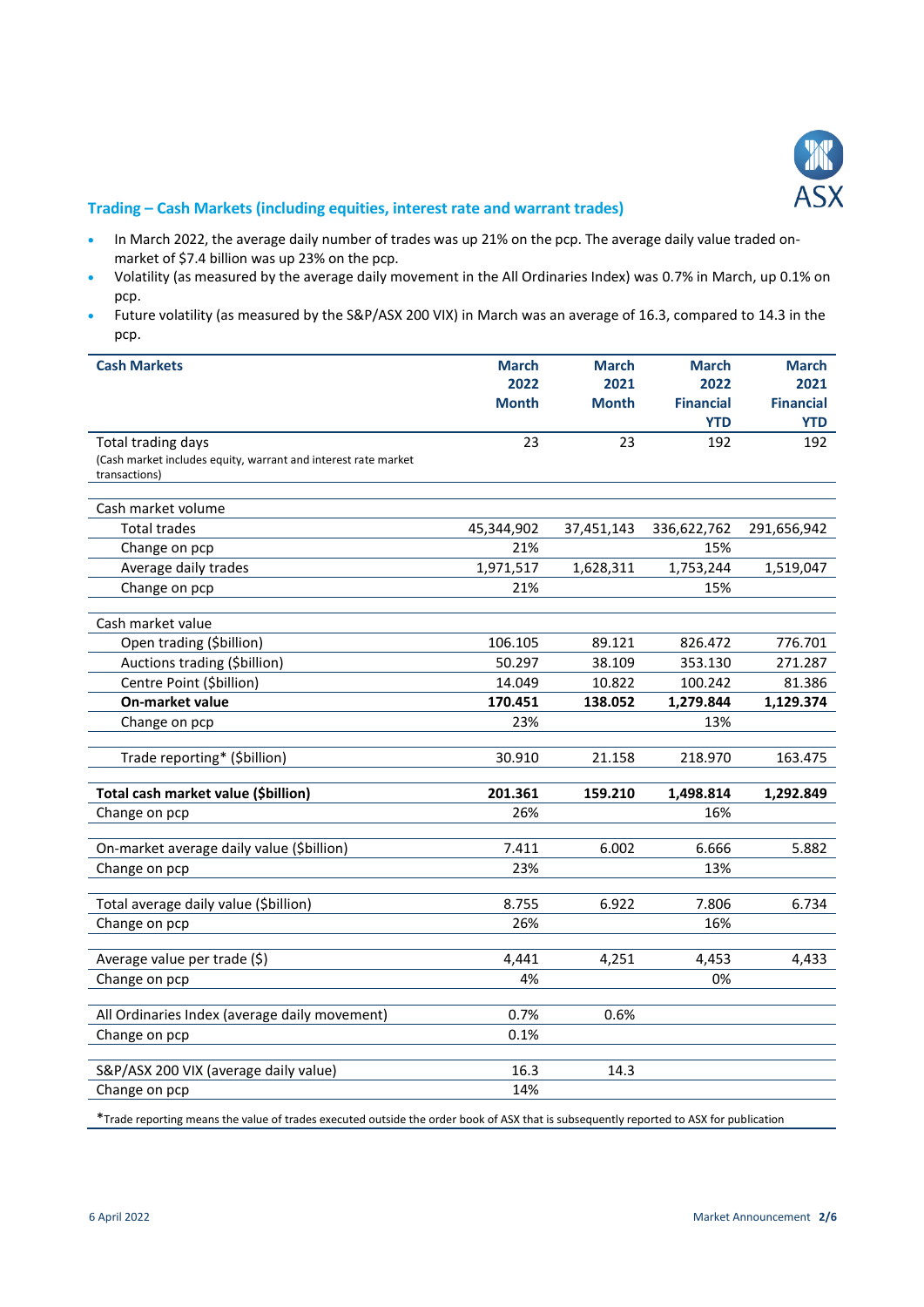

#### **Trading – Futures**

• In March 2022, average daily futures volume was down 9% and average daily options volume was up 32% on the pcp. Total average daily futures and options on futures volumes was down 9% on the pcp.

| <b>Futures</b>                                                             | <b>March</b> | <b>March</b> | <b>March</b>     | <b>March</b>     |
|----------------------------------------------------------------------------|--------------|--------------|------------------|------------------|
|                                                                            | 2022         | 2021         | 2022             | 2021             |
|                                                                            | <b>Month</b> | <b>Month</b> | <b>Financial</b> | <b>Financial</b> |
|                                                                            |              |              |                  |                  |
|                                                                            |              |              | <b>YTD</b>       | <b>YTD</b>       |
| Futures and options total trading days                                     | 23           | 23           | 193              | 193              |
| (includes interest rate, ASX SPI 200, commodities and energy<br>contracts) |              |              |                  |                  |
|                                                                            |              |              |                  |                  |
| <b>Futures volume</b>                                                      |              |              |                  |                  |
| <b>Total contracts</b>                                                     | 16,301,208   | 17,914,094   | 100,416,919      | 110,717,746      |
| Change on pcp                                                              | $-9%$        |              | $-9%$            |                  |
| Average daily contracts                                                    | 708,748      | 778,874      | 520,295          | 573,667          |
| Change on pcp                                                              | $-9%$        |              | $-9%$            |                  |
|                                                                            |              |              |                  |                  |
| Options on futures volume                                                  |              |              |                  |                  |
| <b>Total contracts</b>                                                     | 15,272       | 11,586       | 98,773           | 190,092          |
| Change on pcp                                                              | 32%          |              | $-48%$           |                  |
| Average daily contracts                                                    | 664          | 504          | 512              | 985              |
| Change on pcp                                                              | 32%          |              | $-48%$           |                  |
|                                                                            |              |              |                  |                  |
| Total futures and options on futures volume                                |              |              |                  |                  |
| <b>Total contracts</b>                                                     | 16,316,480   | 17,925,680   | 100,515,692      | 110,907,838      |
| Change on pcp                                                              | $-9%$        |              | -9%              |                  |
| Average daily contracts                                                    | 709,412      | 779,377      | 520,807          | 574,652          |
| Change on pcp                                                              | $-9%$        |              | $-9%$            |                  |

Volume of futures trading by individual contract is available at the following link: <https://www2.asx.com.au/content/dam/asx/documents/unlinked-docs/monthly-futures-markets-report-220331.pdf>

#### **Clearing – OTC Markets**

. In March 2022, the notional value of OTC interest rate derivative contracts centrally cleared was \$636.462 billion, compared to \$186.602 billion in the pcp.

| <b>OTC Markets</b>                       | <b>March</b><br>2022<br><b>Month</b> | <b>March</b><br>2021<br><b>Month</b> | <b>March</b><br>2022<br><b>Financial</b><br><b>YTD</b> | <b>March</b><br>2021<br><b>Financial</b><br><b>YTD</b> |
|------------------------------------------|--------------------------------------|--------------------------------------|--------------------------------------------------------|--------------------------------------------------------|
| Total notional cleared value (\$billion) | 636.462                              | 186.602                              | 3,174.368                                              | 4,581.040                                              |
| Change on pcp                            | 241%                                 |                                      | $-31%$                                                 |                                                        |
| Open notional cleared value (\$billion)  | 4,116.787                            | 3,264.339                            |                                                        |                                                        |
| (at end of month)                        |                                      |                                      |                                                        |                                                        |
| Change on pcp                            | 26%                                  |                                      |                                                        |                                                        |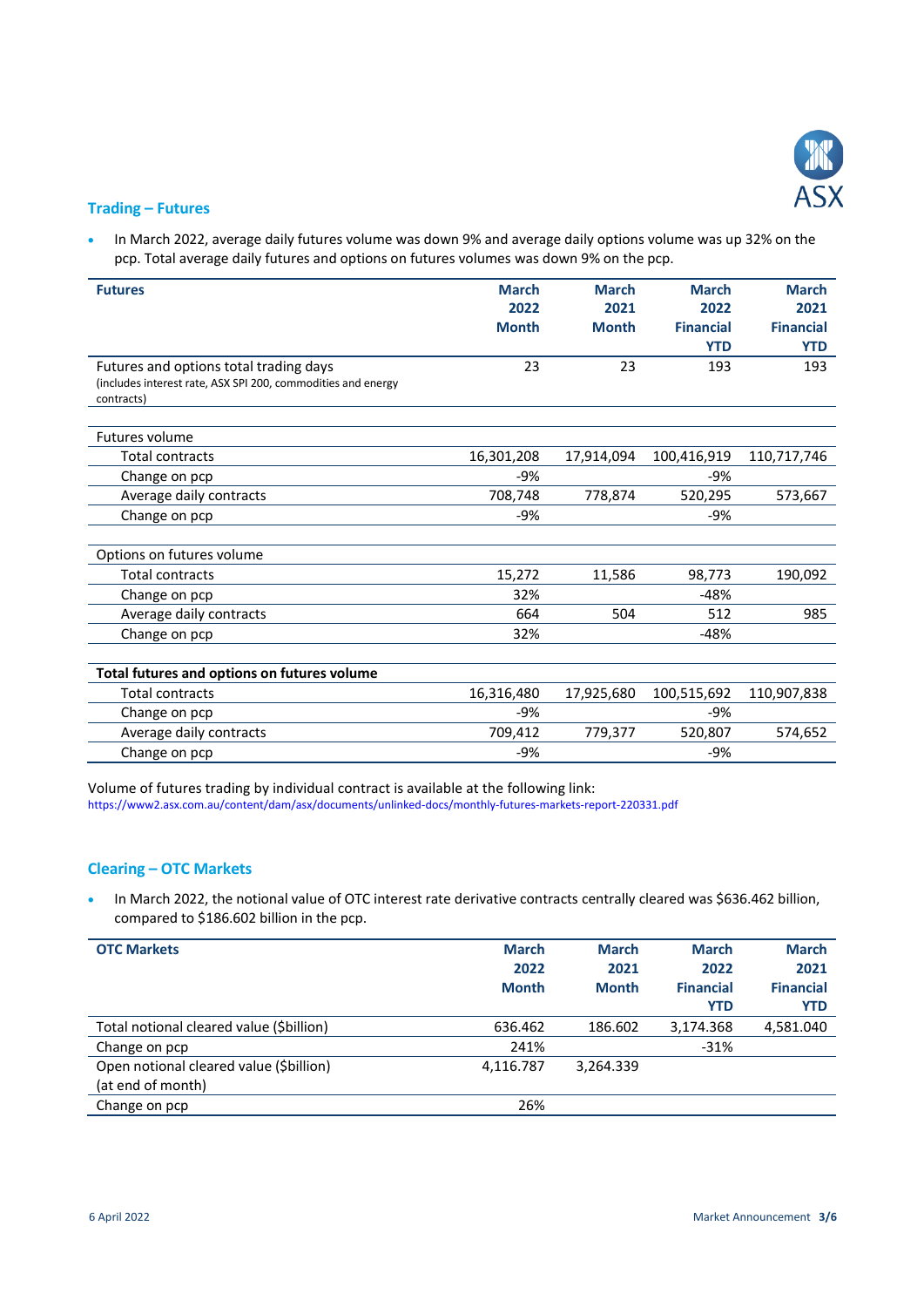

#### **Trading – Equity Options**

• In March 2022, single stock options average daily contracts traded were up 15% and index options average daily contracts traded were up 59% on the pcp.

| <b>Equity Options</b>                                    | <b>March</b> | <b>March</b> | <b>March</b>     | <b>March</b>     |
|----------------------------------------------------------|--------------|--------------|------------------|------------------|
|                                                          | 2022         | 2021         | 2022             | 2021             |
|                                                          | <b>Month</b> | <b>Month</b> | <b>Financial</b> | <b>Financial</b> |
|                                                          |              |              | <b>YTD</b>       | <b>YTD</b>       |
| Exchange-traded options total trading days               | 23           | 23           | 192              | 192              |
| (includes single stock equity options and index options) |              |              |                  |                  |
|                                                          |              |              |                  |                  |
| Single stock equity options volume                       |              |              |                  |                  |
| Total contracts                                          | 5,803,646    | 5,048,306    | 44,089,866       | 43,432,679       |
| Change on pcp                                            | 15%          |              | 2%               |                  |
| Average daily contracts                                  | 252,332      | 219,492      | 229,635          | 226,212          |
| Change on pcp                                            | 15%          |              | 2%               |                  |
|                                                          |              |              |                  |                  |
| Index options volume                                     |              |              |                  |                  |
| <b>Total contracts</b>                                   | 688,874      | 433,337      | 4,205,519        | 4,014,877        |
| Change on pcp                                            | 59%          |              | 5%               |                  |
| Average daily contracts                                  | 29,951       | 18,841       | 21,904           | 20,911           |
| Change on pcp                                            | 59%          |              | 5%               |                  |

# **Clearing – Exchange-Traded Markets**

 Participant margin balances held on balance sheet at month-end totalled \$12.0 billion in March 2022, compared to \$11.6 billion in March 2021.

| <b>ASX Clearing Corporation</b>                        | <b>March</b> | <b>March</b> | <b>March</b>     | <b>March</b>     |
|--------------------------------------------------------|--------------|--------------|------------------|------------------|
| <b>Collateral Balances - At End of Month</b>           | 2022         | 2021         | 2022             | 2021             |
|                                                        | <b>Month</b> | <b>Month</b> | <b>Financial</b> | <b>Financial</b> |
|                                                        |              |              | <b>YTD</b>       | <b>YTD</b>       |
| Cash margins held on balance sheet:                    |              |              |                  |                  |
| - ASX Clear (\$billion)                                | 1.0          | 1.0          |                  |                  |
| - ASX Clear (Futures) (\$billion)                      | 10.6         | 10.3         |                  |                  |
| Cash equivalents held on balance sheet - ASX Clear     | 0.4          | 0.3          |                  |                  |
| (Futures) (Sbillion)                                   |              |              |                  |                  |
| Total cash margins held on balance sheet               | 12.0         | 11.6         |                  |                  |
| Change on pcp                                          | 3%           |              |                  |                  |
|                                                        |              |              |                  |                  |
| Collateral cash cover held off balance sheet (equities | 3.5          | 3.4          |                  |                  |
| and guarantees) - ASX Clear (\$billion)                |              |              |                  |                  |
| Change on pcp                                          | 3%           |              |                  |                  |
|                                                        |              |              |                  |                  |
| Total billable cash market value cleared (Sbillion)    | 183.092      | 149.517      | 1,377.170        | 1,227.609        |
| Change on pcp                                          | 22%          |              | 12%              |                  |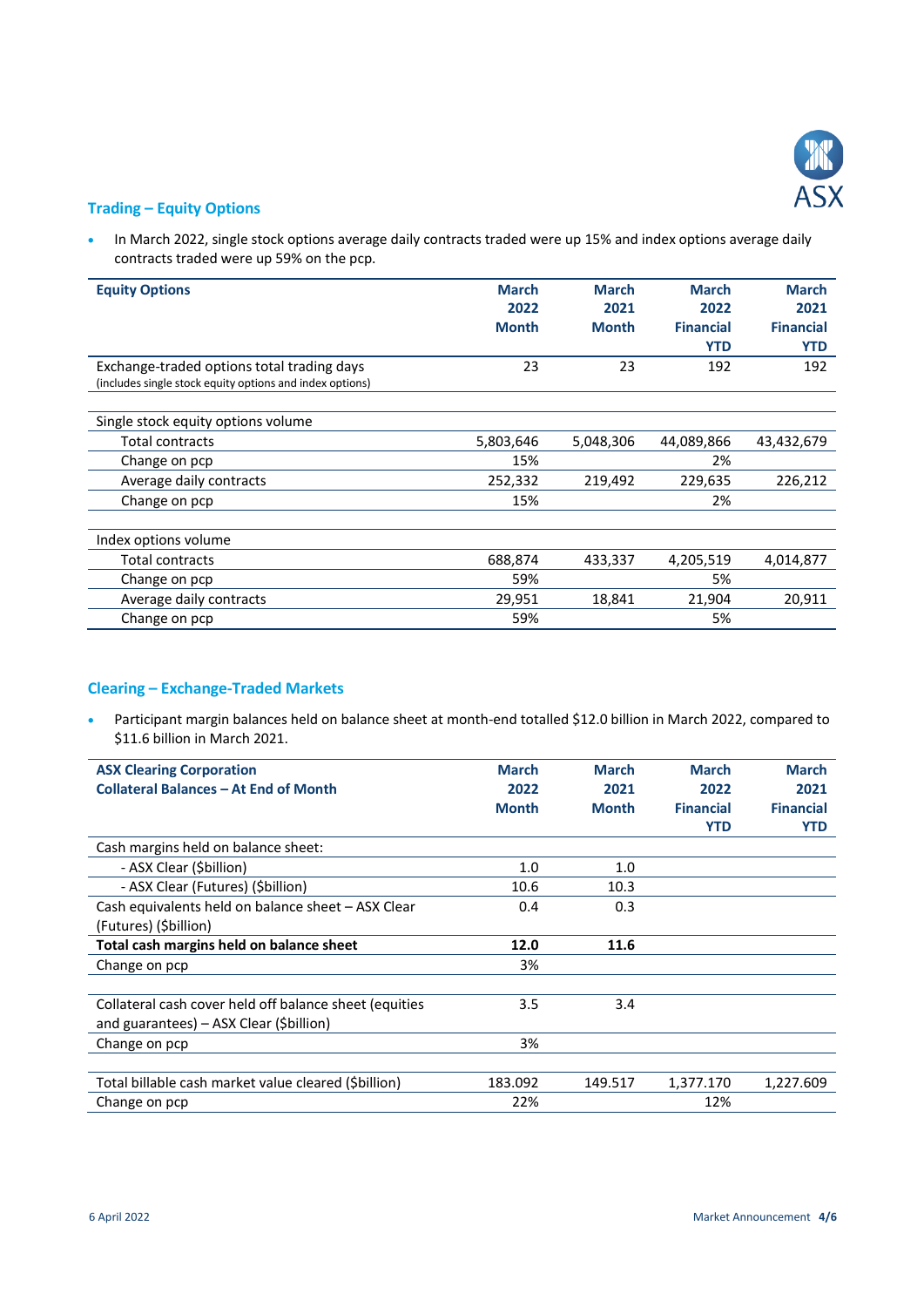

#### **Settlement**

- The value of securities held in CHESS was 13% higher than the pcp. The number of dominant settlement messages in March 2022 was 3% lower than the pcp.
- The value of securities held in Austraclear was 9% higher than the pcp.

| <b>ASX Settlement</b>                                    | <b>March</b> | <b>March</b> | <b>March</b>     | <b>March</b>     |
|----------------------------------------------------------|--------------|--------------|------------------|------------------|
|                                                          | 2022         | 2021         | 2022             | 2021             |
|                                                          | <b>Month</b> | <b>Month</b> | <b>Financial</b> | <b>Financial</b> |
|                                                          |              |              | <b>YTD</b>       | <b>YTD</b>       |
| Value of CHESS holdings - period end (\$billion)         | 2,806.0      | 2,476.4      |                  |                  |
| Change on pcp                                            | 13%          |              |                  |                  |
|                                                          |              |              |                  |                  |
| Dominant settlement messages (million)                   | 2.132        | 2.203        | 16.687           | 17.308           |
| Change on pcp                                            | $-3%$        |              | $-4%$            |                  |
| <b>Austraclear Settlement and Depository</b>             |              |              |                  |                  |
| Austraclear securities holdings – period end (\$billion) | 2,842.2      | 2,608.1      |                  |                  |
| Change on pcp                                            | 9%           |              |                  |                  |

# **Participants**

During the month of March, Crestone Wealth Management Limited resigned as an ASX Settlement Participant.

| <b>ASX Market Participants</b> <sup>1</sup>          | <b>March</b><br>2022 | <b>March</b><br>2021 |  |
|------------------------------------------------------|----------------------|----------------------|--|
|                                                      | <b>Month</b>         | <b>Month</b>         |  |
| New admissions                                       | 0                    |                      |  |
| Resignations and removals                            |                      |                      |  |
| Market/Clearing/Settlement Participants at month end | 104                  | 107                  |  |
| <b>ASX Futures Participants</b>                      |                      |                      |  |
| New admissions                                       | 0                    | 0                    |  |
| Resignations and removals                            |                      | 0                    |  |
| Trading/Clearing Participants at month end           | 47                   | 47                   |  |

<sup>1</sup> Figures exclude Special Settlement Participants set up to effect a specific corporate action as their participation is only temporary.